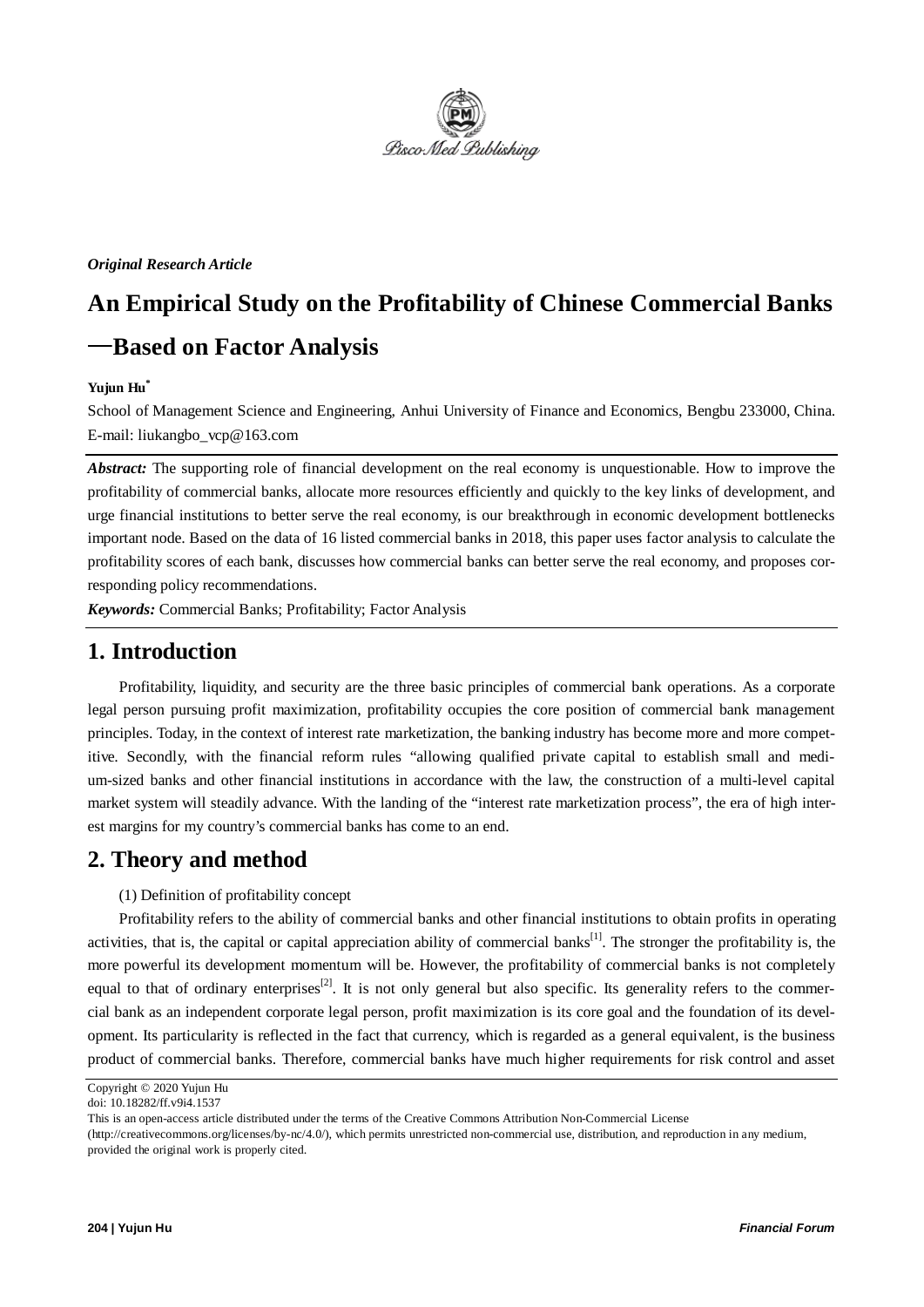stability than other industries. In the long run, we also need to maintain the continuous stability of its profitability, establish an efficient, reasonable and scientific management and operation mechanism, and improve internal management capabilities and efficiency, so as to achieve the bank's sound development and rapid progress<sup>[3]</sup>.

#### (2) Selection of research methods

The purpose of factor analysis is to use a few unmeasured variables to express the correlation between the original variables<sup>[4]</sup>. It can not only help us find the factor that contributes the most to the profitability, but also calculate the score through a specific function to facilitate the comparison of results<sup>[5]</sup>. Based on this, this article takes 16 listed commercial banks as examples (including state-owned commercial banks and joint-stock commercial banks), selects 2018 data, selects the profit rate of main business  $X_1$ , return on net assets  $X_2$ , capital adequacy ratio  $X_3$ , and basic Earnings per share  $X_4$ , non-performing loan ratio  $X_5$ , net assets per share  $X_6$ , total assets  $X_7$ , bank credit rating  $X_8$  and cash equivalent net increase  $X_9$  nine indicators, using factor analysis to process and interpret the data of each indicator.

## **3. Empirical analysis**

#### **3.1 Data processing and inspection**

Among the selected nine indicators, this paper uses  $X_5 = 1/X_5$  to positively convert the non-performing loan rate, and assigns AAA, AA+, and AA to the bank's credit rating as 3, 2.5, and 2, respectively. Then, use SPSS to standardize the data, standardize the data, convert the original data into non-order-of-magnitude, non-dimensional standardized values, eliminate the impact of different attributes between different indicators, so that the results are more meaningful

Comparability. The standardized data is abbreviated as  $ZX_1$ ,  $ZX_2$ ,  $ZX_3$ ,  $ZX_4$ ,  $ZX_5$ .

#### **3.2 Selection of factors**

From the data test, we further confirmed the applicability of the factor analysis method in the profitability of commercial banks. Next, we need to calculate the characteristic value of each factor and the variance contribution rate. The calculation results are shown in **Table 1**.

**Table 1** Total variance explained

| <b>Table 1</b> Total variance explained |                           |          |                     |                                |          |                     |                                 |          |                     |
|-----------------------------------------|---------------------------|----------|---------------------|--------------------------------|----------|---------------------|---------------------------------|----------|---------------------|
| Ingredient                              | <b>Initial Eigenvalue</b> |          |                     | Extract the sum of squares and |          |                     | Rotate the sum of squares load- |          |                     |
|                                         |                           |          |                     | load                           |          |                     | ing                             |          |                     |
|                                         | <b>Total</b>              | variance | <b>Accumulation</b> | <b>Total</b>                   | variance | <b>Accumulation</b> | <b>Total</b>                    | variance | <b>Accumulation</b> |
| 1                                       | 2.961                     | 32.897   | 32.897              | 2.961                          | 32.897   | 32.897              | 2.852                           | 31.686   | 31.686              |
| 2                                       | 2.539                     | 28.208   | 61.105              | 2.539                          | 28.208   | 61.105              | 2.524                           | 28.047   | 59.733              |
| 3                                       | 1.214                     | 13.484   | 74.59               | 1.214                          | 13.484   | 74.59               | 1.204                           | 13.378   | 73.11               |
| 4                                       | 1.049                     | 11.655   | 86.245              | 1.049                          | 11.655   | 86.245              | 1.182                           | 13.134   | 86.245              |
| 5                                       | 0.707                     | 7.856    | 94.101              |                                |          |                     |                                 |          |                     |
| 6                                       | 0.255                     | 2.83     | 96.931              |                                |          |                     |                                 |          |                     |
| 7                                       | 0.188                     | 2.089    | 99.02               |                                |          |                     |                                 |          |                     |
| 8                                       | 0.084                     | 0.931    | 99.951              |                                |          |                     |                                 |          |                     |
| 9                                       | 0.004                     | 0.049    | 100                 |                                |          |                     |                                 |          |                     |

It can be seen from **Table 1** of the explained total variance that the eigenvalues of the first four items are greater than 1, and the cumulative variance contribution rate of the first four factors is 86.245%, indicating that the first four factors contain the main information of the original variables, so the first four are extracted. The factor is the main component. Furthermore, rotation processing can make the relationship between factors more obvious. After factor rotation, the eigenvalues of the first four factors become more significant, so this article will extract the first four factors as common factors.

In order to reduce the influence of subjective factors and make the observation data clearer, we use the rotated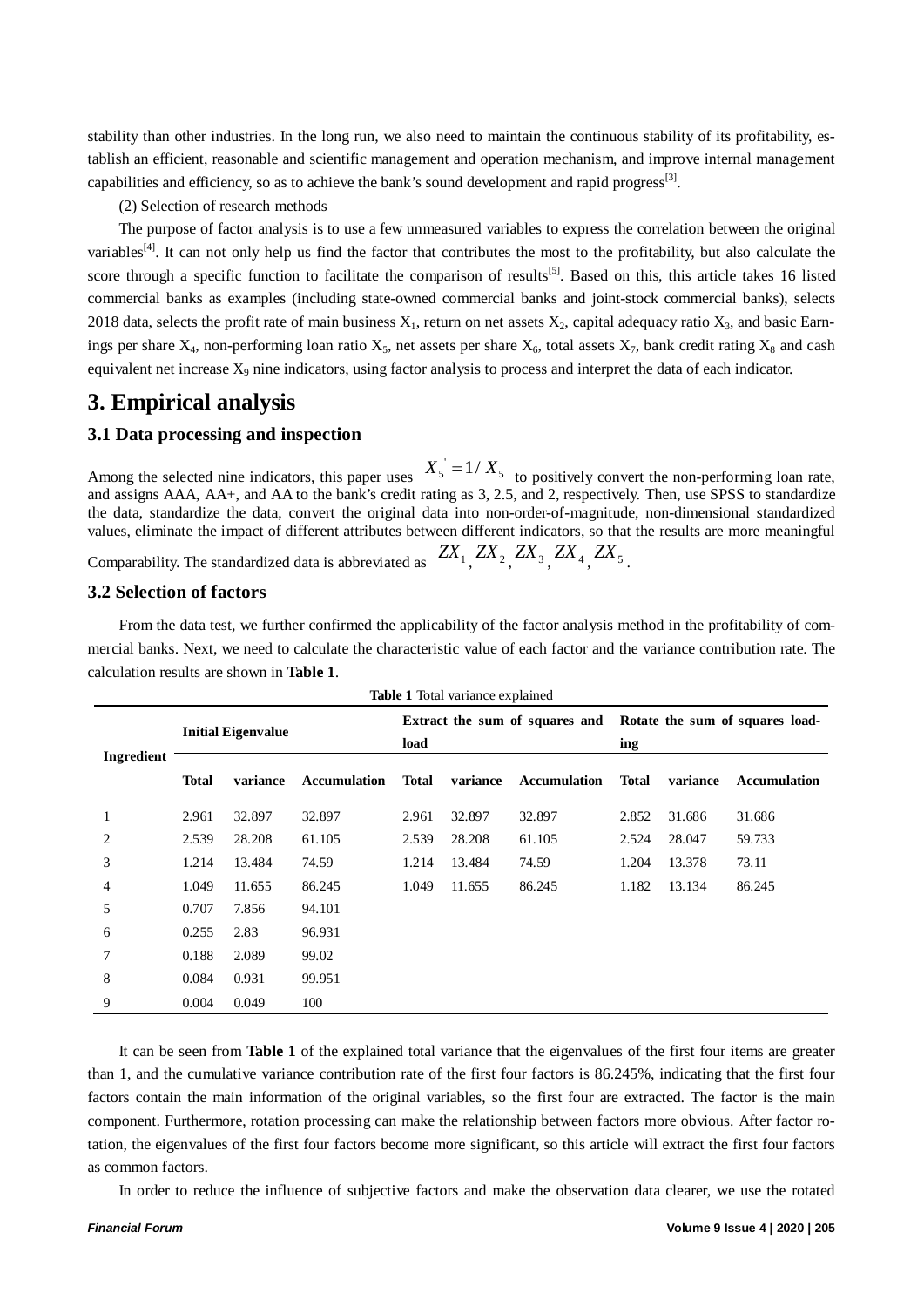component matrix. The calculation results are shown in **Table 2**. **Table 2** shows that  $F_1$  mainly reflects the capital adequacy ratio, with a load of 0.906, which can be named the first profitability factor;  $F_2$  mainly means basic earnings per share, with a load of 0.977, which can be named the second profitability factor;  $F_3$  mainly reflects the net assets per share, the load is 0.971, which can be named the third profitability factor; F<sub>4</sub> mainly reflects the bank credit index, and the load is 0.898, which can be named the fourth profitability factor.

| <b>Table 2</b> Rotation component matrix |                    |          |          |                |  |  |
|------------------------------------------|--------------------|----------|----------|----------------|--|--|
|                                          | <b>Rescale</b>     |          |          |                |  |  |
|                                          | <b>Ingredients</b> |          |          |                |  |  |
|                                          |                    | 2        | 3        | $\overline{4}$ |  |  |
| $Zscore(X_1)$                            | 0.863              | 0.139    | 0.378    | $-0.042$       |  |  |
| $Zscore(X_2)$                            | 0.556              | 0.707    | 0.155    | $-0.219$       |  |  |
| $Zscore(X_3)$                            | 0.906              | 0.015    | $-0.172$ | 0.064          |  |  |
| $Zscore(X_4)$                            | $-0.053$           | 0.977    | $-0.045$ | 0.091          |  |  |
| $Zscore(X_5)$                            | $-0.211$           | 0.933    | $-0.074$ | 0.181          |  |  |
| $Zscore(X_6)$                            | $-0.064$           | $-0.066$ | 0.971    | 0.06           |  |  |
| $Zscore(X_7)$                            | 0.817              | $-0.261$ | $-0.161$ | 0.342          |  |  |
| $Zscore(X_8)$                            | 0.121              | 0.234    | 0.108    | 0.898          |  |  |
| $Zscore(X_9)$                            | 0.493              | $-0.231$ | $-0.142$ | 0.399          |  |  |

After selecting and naming the factors, it is necessary to calculate the score coefficient matrix of each factor, that is, the profit rate of main business, return on net assets, capital adequacy ratio, basic earnings per share, non-performing loan ratio, net assets per share, total the weight of nine indicators, including assets, bank credit rating cash, and net increase in equivalents, relative to the four public factors.

|            | <b>Ingredients</b> |          |          |          |  |  |
|------------|--------------------|----------|----------|----------|--|--|
|            |                    | 2        | 3        | 4        |  |  |
| Zscore(x1) | 0.324              | 0.055    | 0.299    | $-0.152$ |  |  |
| Zscore(x2) | 0.242              | 0.293    | 0.095    | $-0.303$ |  |  |
| Zscore(x3) | 0.331              | 0.017    | $-0.153$ | $-0.075$ |  |  |
| Zscore(x4) | $-0.022$           | 0.387    | $-0.062$ | 0.043    |  |  |
| Zscore(x5) | $-0.094$           | 0.364    | $-0.08$  | 0.148    |  |  |
| Zscore(x6) | $-0.045$           | $-0.057$ | 0.814    | 0.097    |  |  |
| Zscore(x7) | 0.256              | $-0.107$ | $-0.126$ | 0.202    |  |  |
| Zscore(x8) | $-0.079$           | 0.05     | 0.111    | 0.787    |  |  |
| Zscore(x9) | 0.127              | $-0.102$ | $-0.105$ | 0.298    |  |  |

**Table 3** Component score coefficient matrix

According to the component score coefficient matrix in **Table 3**, the scores of each factor and the comprehensive score of profitability can be calculated. The specific calculation process is as follows:

$$
F = \frac{31.686F_1 + 28.047F_2 + 13.378F_3 + 13.134F_4}{86.245}
$$

86.245

The calculation results are shown in **Table 4**: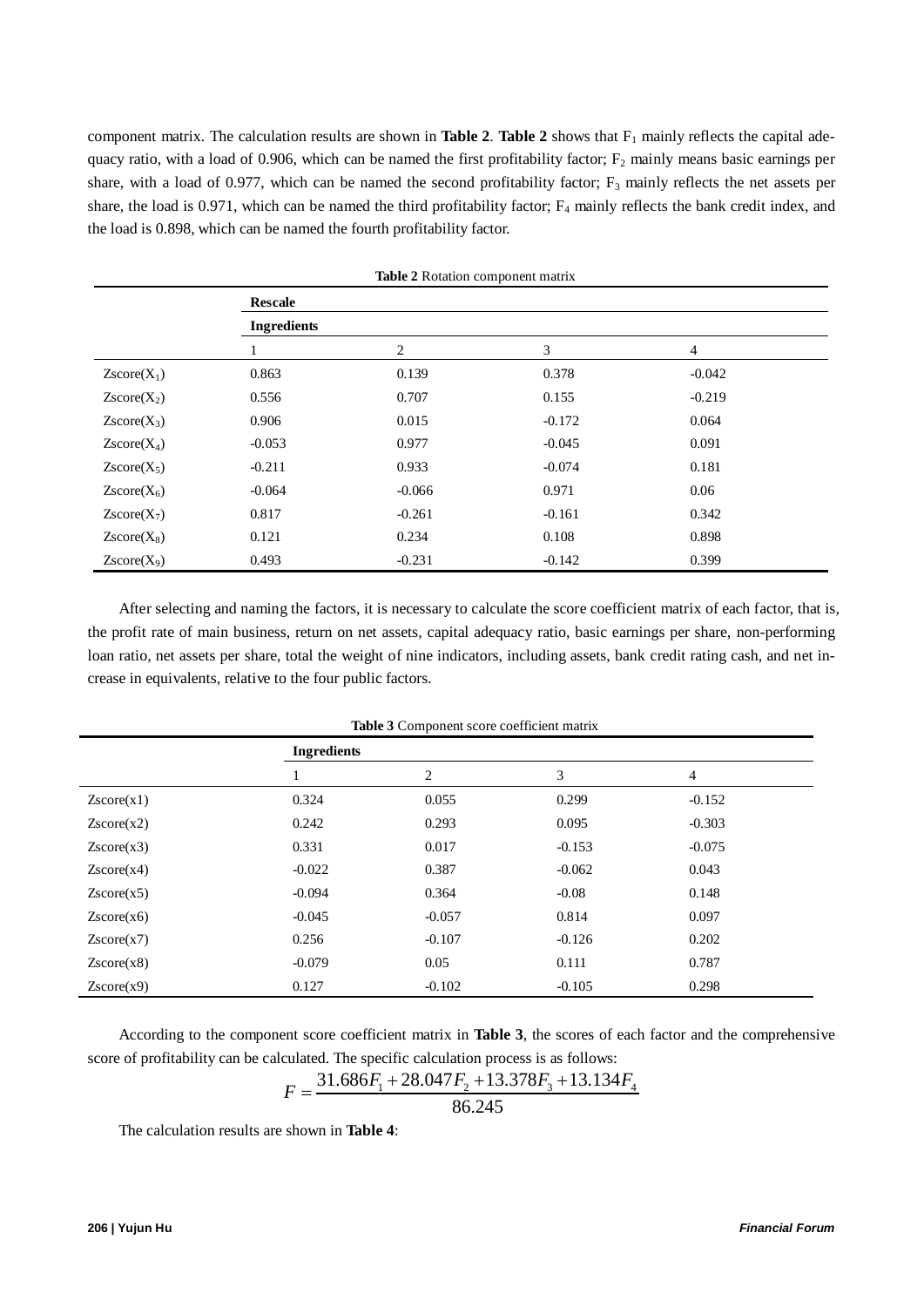| Rank           | bank                                  | <b>Profitability score</b> | bank<br>Rank |                               | <b>Profitability score</b> |
|----------------|---------------------------------------|----------------------------|--------------|-------------------------------|----------------------------|
|                | China Merchants Bank                  | 0.96                       | 9            | Agricultural Bank of China    | 0.1                        |
| $\overline{c}$ | <b>Construction Bank</b>              | 0.59                       | 10           | <b>HSBC</b> Bank              | $-0.12$                    |
| 3              | <b>Industrial Bank</b>                | 0.55                       | 11           | Minsheng Bank                 | $-0.23$                    |
| $\overline{4}$ | <b>ICBC</b>                           | 0.41                       | 12           | <b>Bank of Communications</b> | $-0.25$                    |
| 5              | Bank of China                         | 0.24                       | 13           | Everbright Bank               | $-0.43$                    |
| 6              | Bank of Nanjing                       | 0.23                       | 14           | <b>CITIC Bank</b>             | $-0.51$                    |
| 7              | Bank of Beijing                       | 0.16                       | 15           | Ping An Bank                  | $-0.57$                    |
| 8              | Shanghai Pudong De-<br>velopment Bank | 0.11                       | 16           | Bank of Zhengzhou             | $-1.24$                    |

**Table 4** Profitability scores and rankings of banks in 2018

## **4. Conclusion and suggestion**

#### **4.1 Conclusions**

Referring to the comprehensive scores of the above 16 commercial banks' profitability in 2018, it can be seen that in terms of profitability, state-owned banks have obvious advantages over joint-stock commercial banks. In 2018, the profitability performance of banks in various countries was relatively stable, but there are still big differences among banks. Among them, China Construction Bank and Industrial and Commercial Bank of China have shown good profitability, occupying a leading position among state-owned commercial banks, and showing stable profitability. Bank of China and Agricultural Bank of China occupy the 5th and 9th places respectively among 16 commercial banks, which are better than joint-stock commercial banks as a whole, and their comprehensive profitability scores are both positive. In 2018, the performance of joint-stock commercial banks in terms of profitability was generally at a low-middle level, and some comprehensive scores of profitability were even negative. But there are also new generations, such as China Merchants Bank's profitability performance even surpassed state-owned banks to rank first.

#### **4.2 Policy suggestion**

For commercial banks, profitability, liquidity and safety are their business goals. Good liquidity and safety provide a strong support for commercial banks to improve their profitability. For the government, how to strengthen financial development to serve the real economy, adhere to the real economy as the center, economic system, and financial tools as the fulcrum, while gradually opening the financial market, reasonably respond to the risks of economic globalization, develop inclusive finance, and stimulate micro subject productivity, etc., are self-questions that we must consistently ask.

Profit maximization is the primary goal of a commercial bank as a corporate legal person. It is the most basic means to improve its own profitability by controlling costs to improve operational efficiency, expanding service targets, to develop retail banking services, and improve the level of financial technology innovation. Furthermore, in the context of financial globalization, it is unrealistic to "do not run into the river" as before. We must take the initiative to open up the financial market and change the small goal of "going fast" in the past. Under the wave of globalization we must "go steady" and strictly control the risks faced by commercial banks such as credit risk, market risk, and liquidity risk, while continuously optimizing our own credit structure and improving risk response capabilities.

## **References**

- 1. Kong N. An empirical study on the relationship between technological innovation and enterprise growth of listed companies on small and medium-sized boards [Master's thesis] (in Chinese). Yunnan University 2015.
- 2. Jiao Y. An empirical study on the relationship between E-service quality and post-using behavioral intentions— Based on the perspective of personal E-banking [Master's thesis]. Tianjin University of Finance and Economics